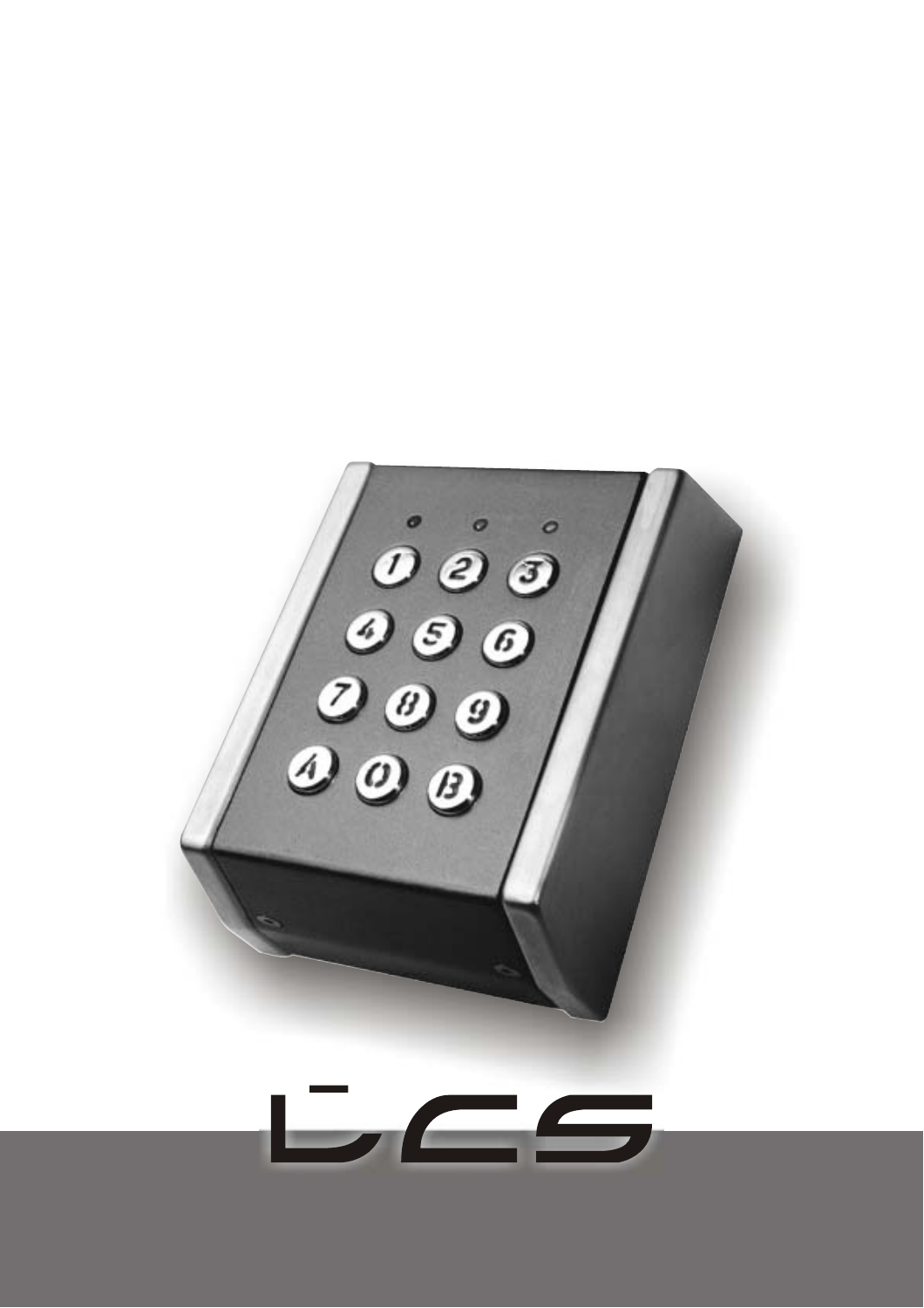

|                                                                                                                                        | <u>1.0 Introduction and the contract of the contract of the contract of the contract of the contract of the contract of the contract of the contract of the contract of the contract of the contract of the contract of the cont</u>                                                                                                                                                                                                                                                                                                                                                                                                                                                                                                                                                                                                                                                                                                                                                                                                                                                                                                                                                                                                                                                                                                                                                                                                                                                                                                                                                                                                                                                                                                                                                                                                                                                             | $\mathbf{3}$                                                                                                                                                                                                                                                              |
|----------------------------------------------------------------------------------------------------------------------------------------|--------------------------------------------------------------------------------------------------------------------------------------------------------------------------------------------------------------------------------------------------------------------------------------------------------------------------------------------------------------------------------------------------------------------------------------------------------------------------------------------------------------------------------------------------------------------------------------------------------------------------------------------------------------------------------------------------------------------------------------------------------------------------------------------------------------------------------------------------------------------------------------------------------------------------------------------------------------------------------------------------------------------------------------------------------------------------------------------------------------------------------------------------------------------------------------------------------------------------------------------------------------------------------------------------------------------------------------------------------------------------------------------------------------------------------------------------------------------------------------------------------------------------------------------------------------------------------------------------------------------------------------------------------------------------------------------------------------------------------------------------------------------------------------------------------------------------------------------------------------------------------------------------|---------------------------------------------------------------------------------------------------------------------------------------------------------------------------------------------------------------------------------------------------------------------------|
| 1.1.<br>1.2.                                                                                                                           | Specifications <b>Executive Contract Contract Contract Contract Contract Contract Contract Contract Contract Contract Contract Contract Contract Contract Contract Contract Contract Contract Contract Contract Contract Contrac</b><br>Physical Dimensions <b>Executive Contract Contract Contract Contract Contract Contract Contract Contract Contract Contract Contract Contract Contract Contract Contract Contract Contract Contract Contract Contract Contract Co</b>                                                                                                                                                                                                                                                                                                                                                                                                                                                                                                                                                                                                                                                                                                                                                                                                                                                                                                                                                                                                                                                                                                                                                                                                                                                                                                                                                                                                                     | $\boldsymbol{3}$<br>3                                                                                                                                                                                                                                                     |
| <u>2.0</u>                                                                                                                             | <u>Installation and wiring instructions results in the set of the set of the set of the set of the set of the set </u>                                                                                                                                                                                                                                                                                                                                                                                                                                                                                                                                                                                                                                                                                                                                                                                                                                                                                                                                                                                                                                                                                                                                                                                                                                                                                                                                                                                                                                                                                                                                                                                                                                                                                                                                                                           | 4                                                                                                                                                                                                                                                                         |
| 2.1.<br>2.2.<br>2.2.1.<br>2.3.<br>2.3.1.<br>2.3.2.<br>2.3.3.                                                                           | Mounting instructions <b>Executive Contract Contract Contract Contract Contract Contract Contract Contract Contract Contract Contract Contract Contract Contract Contract Contract Contract Contract Contract Contract Contract </b><br>Wiring instructions <b>Constant Constructions</b> and Constant Constructions and Constant Constant Constant Constant Constant Constant Constant Constant Constant Constant Constant Constant Constant Constant Constant Constant Co<br>Connecting voltage free LEDs - The Connection of the U.S. Connecting voltage free LEDs - The Connection of the U.S. Connection of the U.S. Connection of the U.S. Connection of the U.S. Connection of the U.S. Connection of<br>Bus Connection<br>CODIX protocol entertainment and the contract of the contract of the contract of the contract of the contract of the contract of the contract of the contract of the contract of the contract of the contract of the contract<br>WIEGAND protocol <b>with a state of the contract of the contract of the contract of the contract of the contract of the contract of the contract of the contract of the contract of the contract of the contract of the contract</b><br>DATA/CLOCK protocol entertainment and the contract of the contract of the contract of the contract of the contract of the contract of the contract of the contract of the contract of the contract of the contract of the cont                                                                                                                                                                                                                                                                                                                                                                                                                                                        | 4<br>4<br>4<br>$\overline{\mathbf{5}}$<br>$\overline{\mathbf{5}}$<br>5<br>5                                                                                                                                                                                               |
|                                                                                                                                        | 3.0 Programming instructions                                                                                                                                                                                                                                                                                                                                                                                                                                                                                                                                                                                                                                                                                                                                                                                                                                                                                                                                                                                                                                                                                                                                                                                                                                                                                                                                                                                                                                                                                                                                                                                                                                                                                                                                                                                                                                                                     | 5                                                                                                                                                                                                                                                                         |
| 3.1.<br>3.2.<br>3.2.1.<br>3.3.<br>3.3.1.<br>3.3.2.<br>3.3.3.<br>3.4.<br>3.4.1.<br>3.4.2.<br>3.4.3.<br>3.4.4.<br>3.4.5.<br>3.5.<br>3.6. | Selecting the output protocol <b>Exercise 2018</b><br>3.1.1. Entering the programming mode A or B<br>26-bit WIEGAND Format<br>Programming Jumper (2009) Programming Sumper (2009) Programming Sumper (2009) Programming Sumper (2009) Programming<br>3.2.2. Entering the programming mode - The Contract of the District of the programming mode - The Contract of the Contract of the District of the District of the District of the District of the District of the District of<br>3.2.2.1. Programming the Site code <b>COVERSITY COVERTS</b> 3.2.2.1.<br>3.2.2.2. Activation of mode 0-65535<br>3.2.2.3. Activation of mode 1000-65535<br>3.2.2.5. Return to default settings entitled and the settings of the settings of the settings of the settings of the settings of the settings of the settings of the settings of the settings of the settings of the settings<br>3.2.3. Data Output from the LCS in 26-bit WIEGAND format<br>30-bit WIEGAND Format<br><u> 1980 - Andrea Station Barbara, actor a component de la componentación de la componentación de la componentaci</u><br>Programming Jumper<br>Entering the programming mode B - The Context of the District of the B - Theorem and the District of the District of the District of the District of the District of the District of the District of the District of the Distr<br>Data Output from the LCS in 30-bit WIEGAND format - The Control of the USA Data Control of the USA Data Control of the USA Data Control of the USA Data Control of the USA Data Control of the USA Data Control of the USA Dat<br>DAIA/CLOCK protocol<br>Entering the programming mode<br>Selecting the Maximum number of digits sent to the host Fall Conservation<br>Functioning in security mode<br>Return to default settings<br>Description of the DATA/CLOCK protocol <b>Exercise 2018</b><br>CODIX protocol<br>Using the LCS keypad | $5\phantom{1}$<br>$5\overline{)}$<br>$\boldsymbol{6}$<br>$\boldsymbol{6}$<br>$\boldsymbol{6}$<br>$\overline{7}$<br>$\overline{7}$<br>7<br>$\overline{7}$<br>$\overline{7}$<br>$\overline{7}$<br>8<br>$\boldsymbol{8}$<br>8<br>8<br>8<br>8<br>9<br>9<br>9<br>9<br>10<br>10 |
|                                                                                                                                        | <u>4.0 Visual (Yellow LED) and Audible Signals Andrews And Audible Signals Andrews And Audible Signals</u>                                                                                                                                                                                                                                                                                                                                                                                                                                                                                                                                                                                                                                                                                                                                                                                                                                                                                                                                                                                                                                                                                                                                                                                                                                                                                                                                                                                                                                                                                                                                                                                                                                                                                                                                                                                       | 10                                                                                                                                                                                                                                                                        |
| 4.1.<br>4.2.                                                                                                                           | LCS CODIX<br>LCS WIEGAND and DATA/CLOCK - The CONSTRUCTION OF THE CONSTRUCTION OF THE CONSTRUCTION OF THE CONSTRUCTION OF THE CONSTRUCTION OF THE CONSTRUCTION OF THE CONSTRUCTION OF THE CONSTRUCTION OF THE CONSTRUCTION OF THE CONSTRUCT                                                                                                                                                                                                                                                                                                                                                                                                                                                                                                                                                                                                                                                                                                                                                                                                                                                                                                                                                                                                                                                                                                                                                                                                                                                                                                                                                                                                                                                                                                                                                                                                                                                      | 10<br>10                                                                                                                                                                                                                                                                  |
|                                                                                                                                        | MÚĽTIX                                                                                                                                                                                                                                                                                                                                                                                                                                                                                                                                                                                                                                                                                                                                                                                                                                                                                                                                                                                                                                                                                                                                                                                                                                                                                                                                                                                                                                                                                                                                                                                                                                                                                                                                                                                                                                                                                           |                                                                                                                                                                                                                                                                           |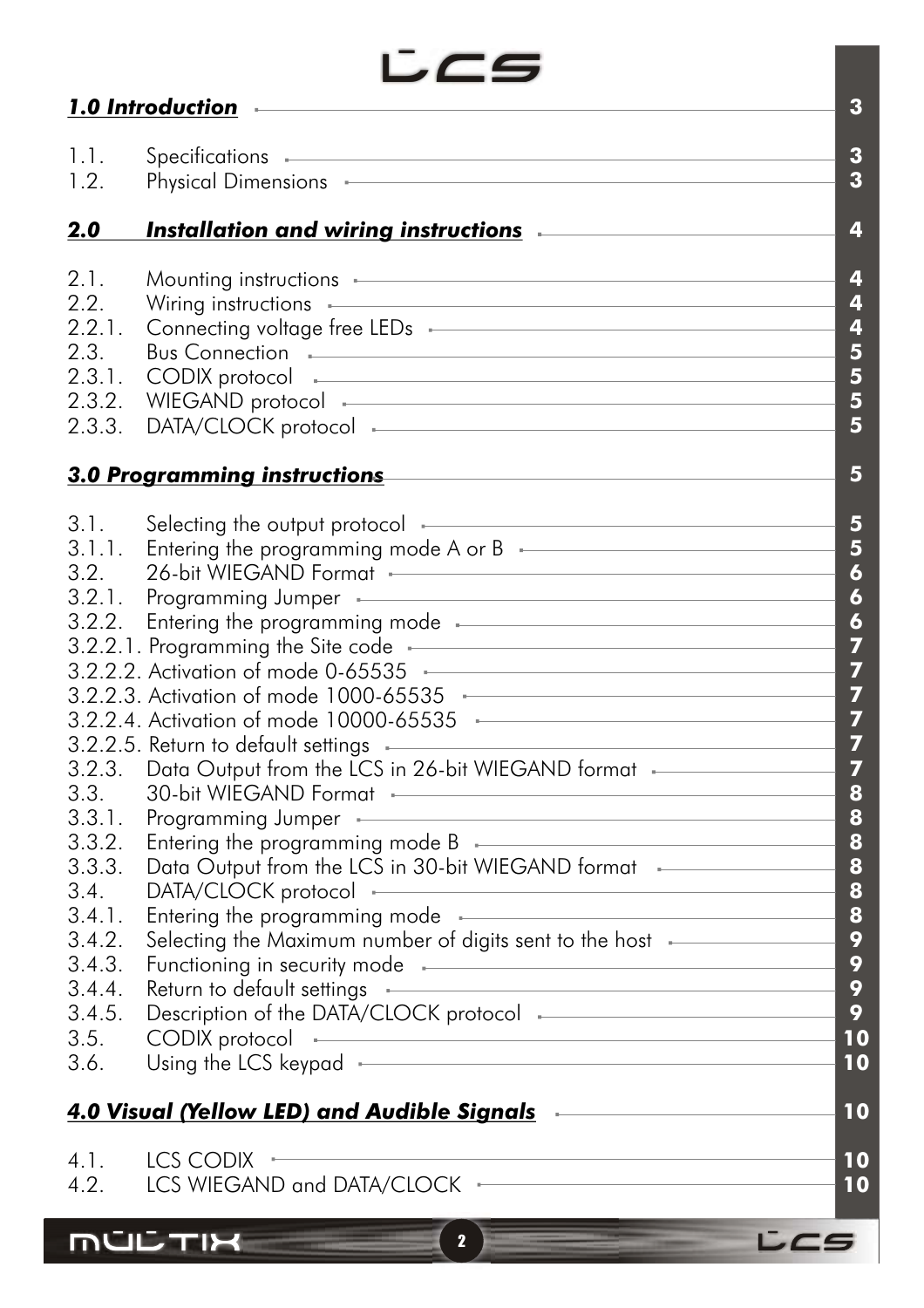# **1.0 Introduction**

 LCS is a multi-protocol reader with backlit keys designed for both indoor and outdoor use. It needs to be connected to a Host over the communication bus. The communication bus can be user-selected between the XPR proprietary CODIX bus, the standard bus output 26-bit Wiegand or 30-bit Wiegand or Data/Clock. LCS is offered in different colours and is available in surface (type: 42, 52, 72) or flush (type: 102) mounting models. For LCS keypad, the User can define one of the following protocol complying with the Host protocol, and programming is done accordingly on the unit:

1. WIEGAND 26-bit

- 2. WIEGAND 30-bit
- 3. DATA/CLOCK
- 4. XPR proprietary CODIX

#### **1.1. Specifications**

| Power Supply:                 | 9 to 12V DC supplied over the communication bus                     |
|-------------------------------|---------------------------------------------------------------------|
| Power Consumption:            | Standby 5 mA; Maximum 47 mA                                         |
| <b>Operating Temperature:</b> | -20 $\degree$ C to + 55 $\degree$ C                                 |
| <b>Operating Humidity:</b>    | 0 to 95% (non-condensing)                                           |
| Applications:                 | For access control or activation of alarm                           |
| Keypad Backlight:             | 10 seconds                                                          |
| Signals:                      | 1 RED LED, free of potential                                        |
|                               | 1 GREEN LED, free of potential                                      |
|                               | 1 YELLOW LED indicates programming, correct functioning of the      |
|                               | communication bus and valid/invalid codes                           |
|                               | 1 BUZZER indicates programming state and correct functioning of the |
|                               |                                                                     |

communication bus and valid/invalid codes

# **2.0 Mounting and Wiring Instructions 2.1. Mounting instructions**  $\theta$ LCS ♦ 44

3

じムミ

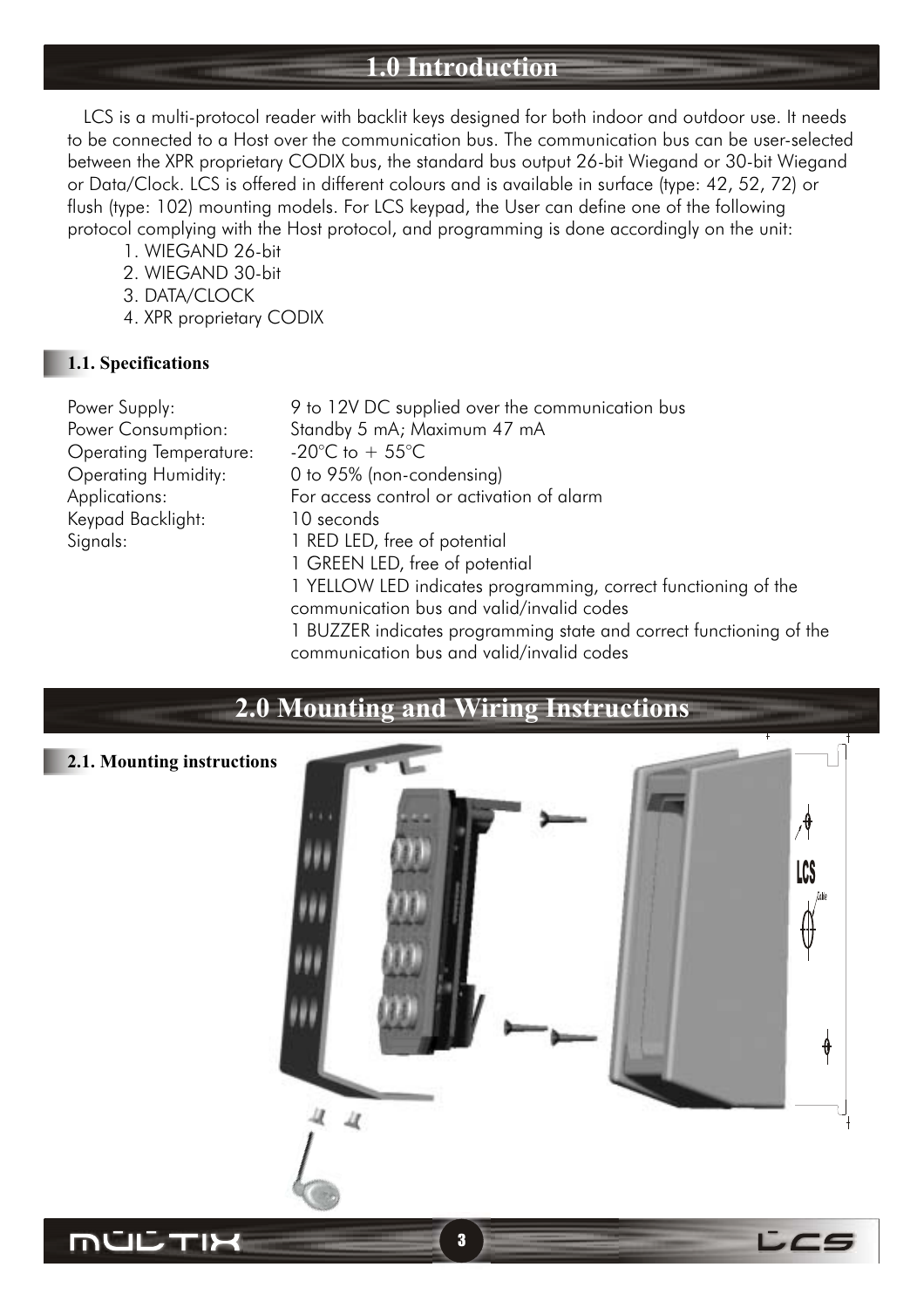# **2.1. Mounting instructions**

1. Determine an appropriate place to mount the keypad.

2. Stick the template and drill 3 holes as indicated on it.

3. Remove the top cover and then insert a screwdriver into the recess at the bottom of the housing to separate keypad assembly from the housing.

4. Earthing is highly recommended for LCS.

#### Cable through the wall

a. Route the interface cable from LCS and power supply through holes provided for the same on the housing.

Cable along the wall

b. In case wiring is carried out externally, then, using a nose-plier knock OFF the tab from base of the top-cover and allow the cable to pass through. Ensure that the cable entry points are sealed with silicone sealant.

5. Ensure that the wiring of the LCS is carried out as per wiring instructions given in the manual.

6. Fix the housing to the wall using 3 wall-mounting screws (8 x 30 CSK Philips) along with 3 rubber washers supplied.

7. Replace the keypad assembly and ensure that it is completely flush with the housing.

8. Finally replace the top cover and fix it with two M3 x 12 mm screws using the security screwdriver provided.

# **2.2. Wiring instructions**



# **2.2.1. Connecting voltage free LEDs**

 LCS is equipped with two free tension LEDs (Green and Red) that can be driven externally. The connections for these LEDs are as follows:  $LR +$  and  $LR -$  = Red LED  $LG +$  and  $LG -$  = Green LED



4

じムミ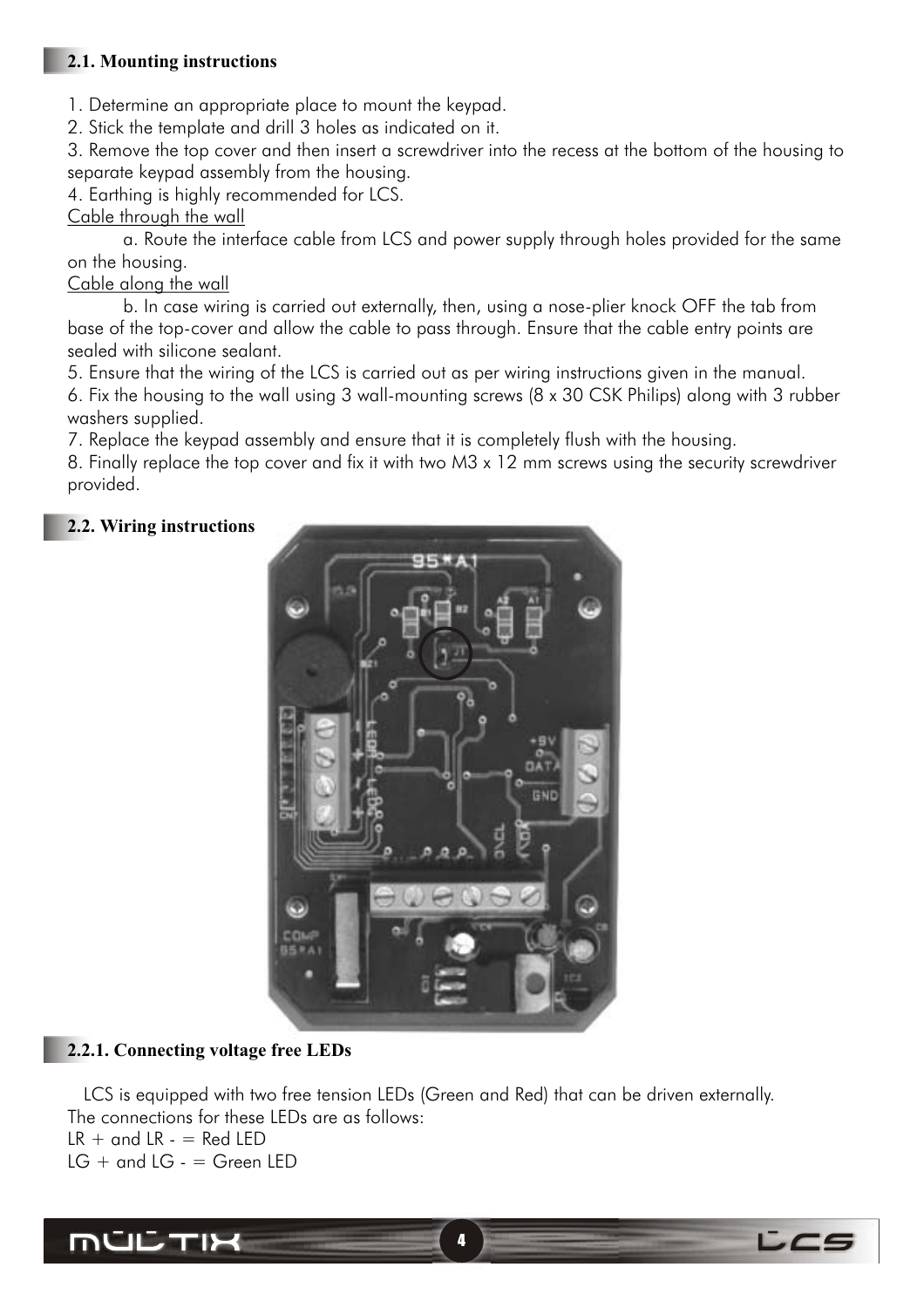# 12V DC

Connect straight as shown below:



## 12V AC

Connect a diode type 1N4001 in series with the positive terminal of the LED:



# **2.3. Bus Connection**

Note: The distance between the LCS keypad and the host should not exceed 200 meters.

# **2.3.1. CODIX protocol**

 Connect the communication bus lines (GND, +9V and DATA) of the LCS keypad to the corresponding connectors of the host system.

# **2.3.2. WIEGAND protocol**

Connect the 2 power supply lines (GND and  $+12V$  DC) and the 2 data lines (D0 and D1) to the Host system.

# **2.3.3. DATA/CLOCK protocol**

 Connect the 2 power supply lines (GND and +12V DC) and the 2 data lines (CL and DA) to the Host system.

# **3.0 Programming the LCS**

# **3.1. Selecting the output protocol**

 The User can select the required data output protocol by a simple programming menu. The available protocols are :26-bit Wiegand

: 30-bit Wiegand

- : Data/Clock
- : CODIX

# **3.1.1. Entering the programming mode A or B**

- 1. Disconnect the power supply from the LCS.
- 2. Open the housing.
- 3. Place the jumper in its closed position.
- 4. Close the housing of the keypad and reconnect the power supply.
- 5. The integrated BUZZER beeps in the same frequency as the Yellow LED is blinking.
- 6. Place the jumper back in its opened position.
- 7. The buzzer sound continuously and Yellow LED lights ON.

**MÚLTIX** 

5

LCS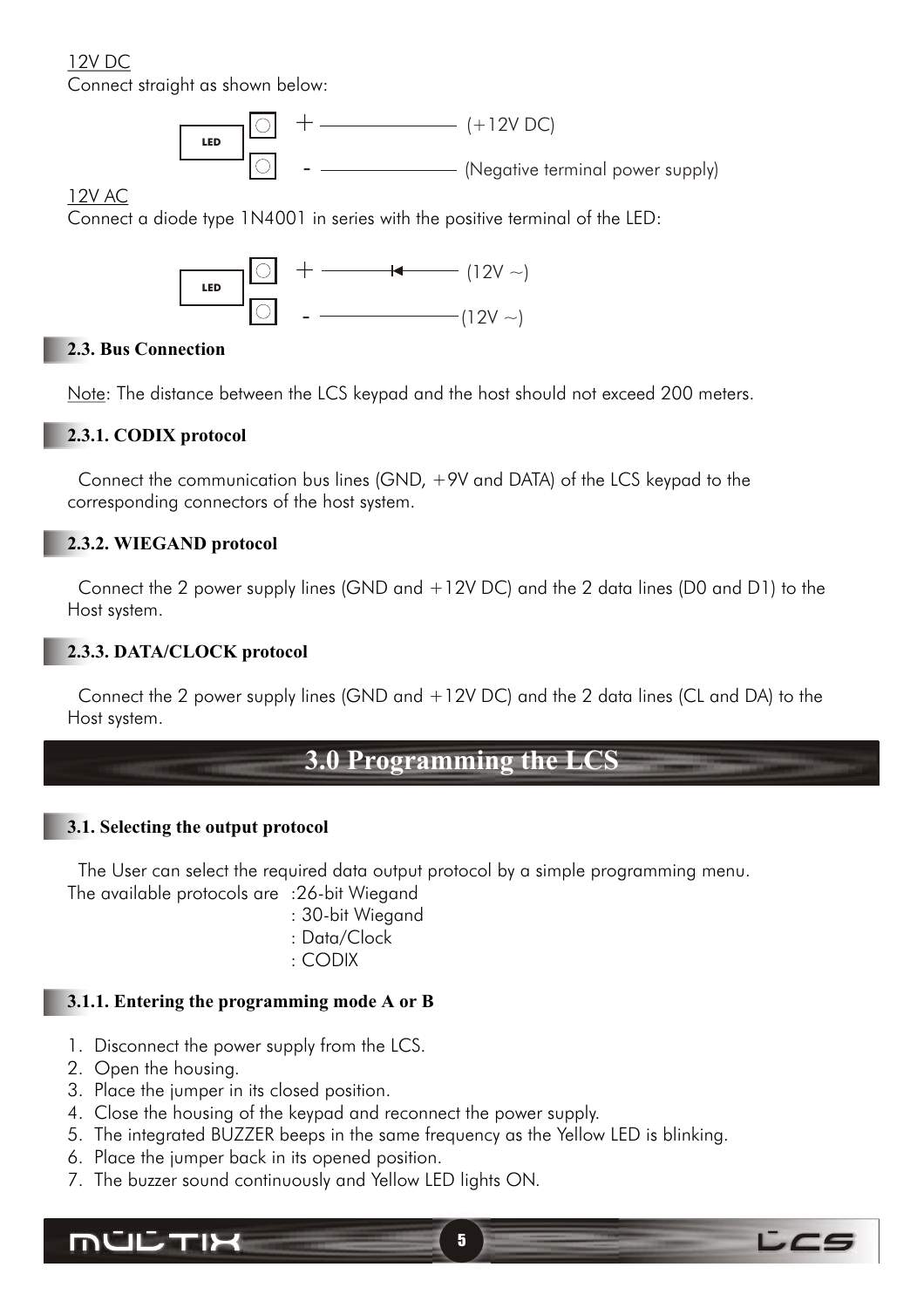8. Press the "A" key, (three long beeps are heard) to select the protocol selecting menu ("Mode A") OR Press the "B" key, (a short beep is heard) to select the protocol features menu ("Mode B") Note: To enter the mode A or B you have to repeat the steps 1 to 7 and press "A" or "B" key

respectively. **Jumper Open Jumper Close**





Mode A (You are now in the Protocol selecting menu with the following menu at your disposal):

1 + A: 26-bit Wiegand protocol

2 + A: 30-bit Wiegand protocol

3 + A: Data/Clock protocol

4 + A: CODIX protocol

B: Quit programming mode

 Note that this only needs to be done once during initialisation. It isn't necessary to select again the protocol each time to change its features. In this case, press the "B" key to program directly the features of the protocol that was already selected. Once this operation is done, the user will obtain the programming menu's as described hereafter.

 In programming mode, if nothing is done for a period of 3 minutes, the LCS will automatically quit programming mode, unless the jumper is returned to its closed position. In such a case, an error signal will be heard and the LCS remains in programming mode.

# **3.2. WIEGAND 26-bit Format**

# **3.2.1. Programming Jumper**

 The programming jumper allows the user to modify several characteristics of the codes sent by the LCS to comply with the specific needs of the host, and to increase the overall security level of the system.

 A fixed header (between 0 and 255) can be added to the 26-bit WIEGAND output with this jumper. This header may be used as a site code. The host control unit can be set in such a way that no readers can be accounted for, that do not start their data with this fixed header, thus increasing the security level.

 On the other hand, it is possible to reduce the number of codes that can be sent to the host in case this host has only limited memory space available. This prevents any coincidental interference between the codes sent out by the LCS and the codes already in the system's memory. For example, the host control unit can see the keypad code 5 as a magstripe card with code 5. Important note: these options are only available for the 26-bit WIEGAND format.

# **3.2.2. Entering the programming mode B**

# Mode B

 Once you have selected the 26-bit WIEGAND protocol (see 3.1.1. Entering the programming mode A or B), repeat the steps 1 to 7 and press the "B" key to program the protocol options. One short beep is heard. You are now in the programming mode B with the following menu at your disposal.

6

レニ

 $0 +$  (site code) + A : Programming of site code (No. between 0 to 255)

 $1 + A$ : Activation of mode 0 to 65535

 $4 + A$ : Activation of mode 1000 to 65535

5 + A : Activation of mode 10000 to 65535

- $9 + A$ : Return to default settings
- B : Quit programming mode

(If jumper is still in closed position, an error signal will be heard)

# **MULTIH**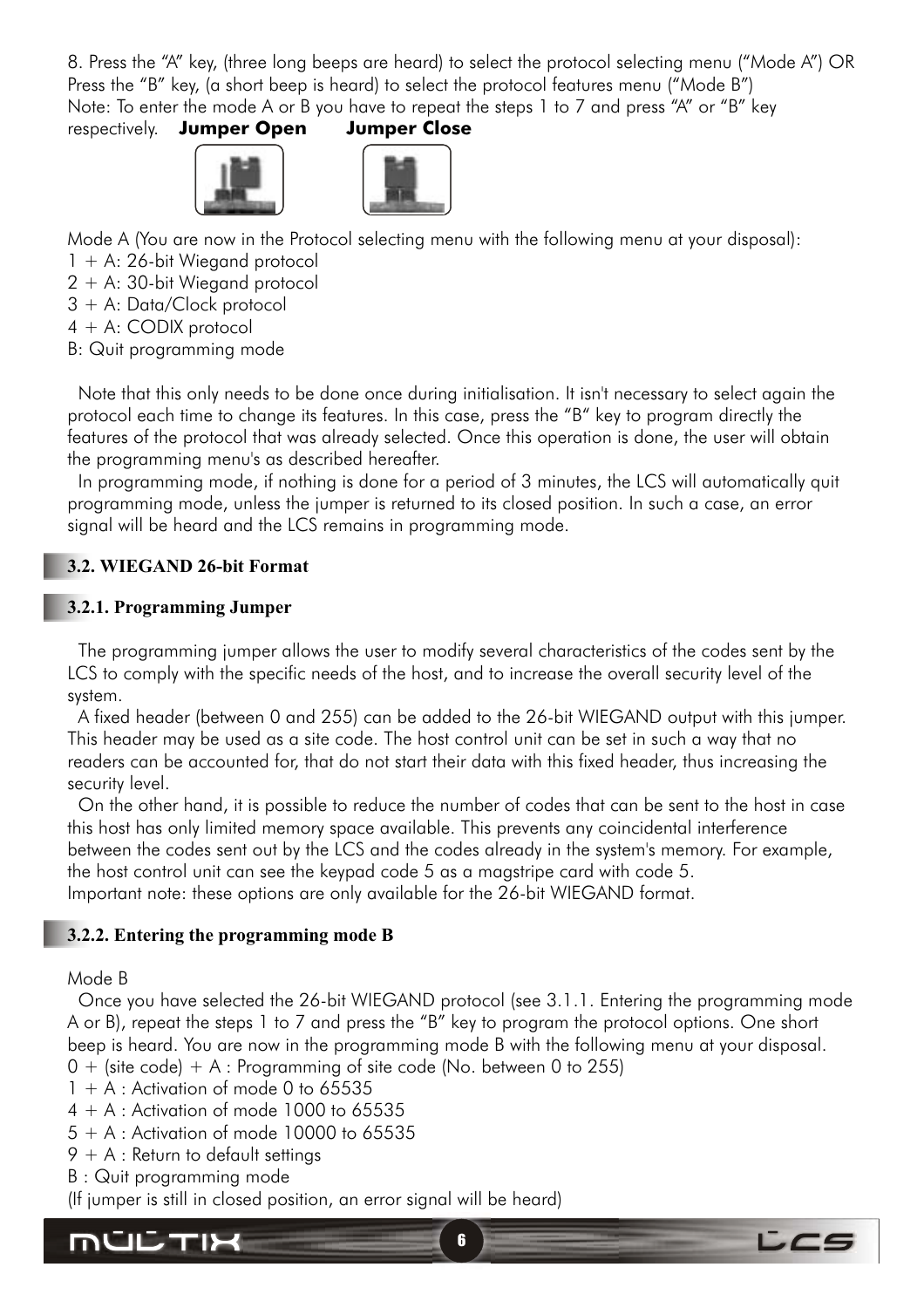#### **3.2.2.1. Programming the Site code**

 The site code represents a fixed code formed by the first 8 bits of the code transmitted by the LCS, and sent each time a valid code is entered on the LCS keypad. Note: Site code is only available for 26-bit WIEGAND format.

In programming mode when Yellow LED is on, press  $0 +$  site code (No. between 0 and 255) + A. For example: Program site code is 78 Press 0 78 A (beep beep)

**3.2.2.2. Activation of mode 0-65535**

 Once this mode is activated, codes from 1 to 5 digits in length i.e. between 0 and 65535 are sent to the host system.

In programming mode when Yellow LED is on, press  $1 + A$ . For example: Activate mode 0-65535 Press 1 A (beep beep)

#### **3.2.2.3. Activation of mode 1000-65535**

 Once this mode is activated, only the codes from 4 to 5 digits in length i.e. between 1000 and 65535 are sent to the host system.

In programming mode when Yellow LED is on, press 4A to activate this mode.

For example: Activate mode 0-65535

Press 4 A (beep beep)

#### **3.2.2.4. Activation of mode 10000-65535**

 Once this mode is activated, only the codes with 5 digits in length i.e. between 10000 and 65535 are sent to the host system.

In programming mode when Yellow LED is on, press 5A to activate this mode.

For example: Activate mode 0-65535

Press 5 A (beep beep)

#### **3.2.2.5. Return to default settings**

By using menu 9, the factory-set default settings are entered again into the LCS memory. For example: Press 9 A (beep beep) Default settings are: 1. Mode 0-65535 active

2. Site code: 170

Important Note:

MULTIX

 When using a 26-bit WIEGAND format, the highest code that can be sent to the host is limited to 65535 ( $2^{16}$ -1). A higher code can be entered on the LCS, but will not be transmitted. The maximum number of bits available for the user code causes this limitation. Refer below for more details.

#### **3.2.3. Data Output from the LCS in 26-Bit WIEGAND format**

|         |          | Parity bit (bit 1) $+8$ bits header $+$ 16 bits user code = 2 bytes | +Parity bit (bit 26) |
|---------|----------|---------------------------------------------------------------------|----------------------|
|         | XXXXXXXX | XXXXYYYY YYYYYYYY                                                   |                      |
| Example | 180.     | 31527                                                               |                      |
|         | 10110100 | 01111011 00100111                                                   |                      |

7

じムミ

Note:  $PI = even$  parity calculated over the bits 2 to 13 (X).

 $P2 =$  odd parity calculated over the bits 14 to 25 (Y).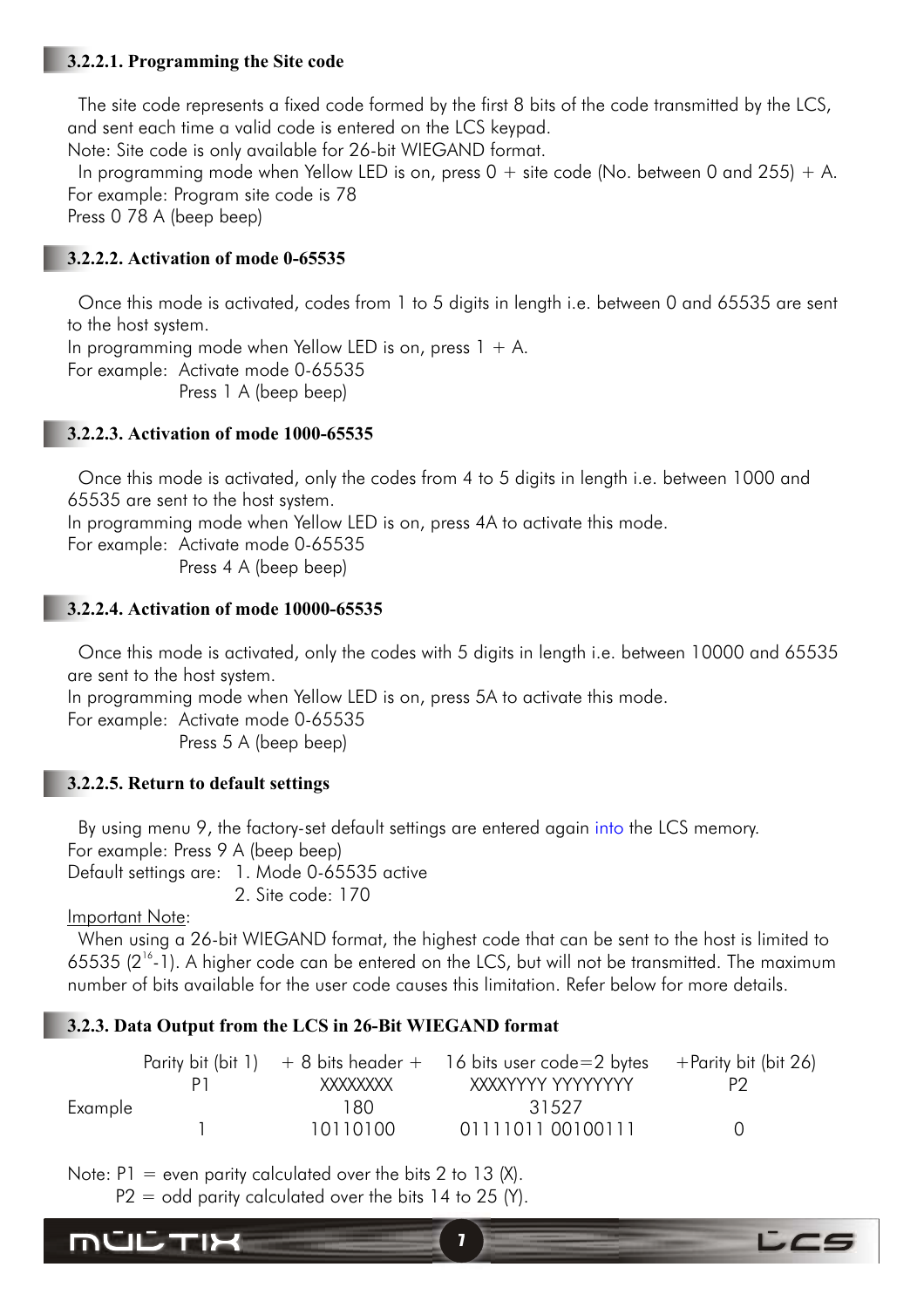## **3.3. 30-bit WIEGAND format**

#### **3.3.1. Programming Jumper**

 The programming jumper allows the user to modify several characteristics of the codes sent by the LCS to comply with the specific needs of the host, and to increase the overall security level of the system.

 The complete output data consists of several data blocks. The first block will indicate a group number (4 bits) and can be used to emulate some special code required or a fixed header required by the host. Then the 24 bits user code follows. Of course the required parity bits are added.

#### **3.3.2. Entering the programming mode B**

#### **Mode B**

 Once you have selected the 30-bit WIEGAND protocol (see 3.1.1. Entering the programming mode A or B), repeat the steps 1 to 7 and press the B key to program the protocol options. One short beep is heard. You are now in the programming mode B with the following menu at your disposal.  $0 +$  Group number  $+$  A: Programming of group number (between 0 and 15).

B: Quit programming

(If jumper is still in closed position, an error signal will be heard)

For example: Group number 7, Press 0 7 A (beep beep)

Important Note: When using a 30-bit WIEGAND format, the highest code that can be sent to the host is limited to  $16777215$  (3 bytes = 24 bits). A higher code can be entered on the LCS (8 digits maximum), but will not be transmitted.

#### **3.3.3. Data Output from the LCS in 30-Bit WIEGAND format**

|         |    | Parity bit (bit 1) 4 bits group emulation 24 bits user $code=3$ bytes                                                                                                                                                             |                            | Parity bit (bit 30) |
|---------|----|-----------------------------------------------------------------------------------------------------------------------------------------------------------------------------------------------------------------------------------|----------------------------|---------------------|
|         |    | bit 2 to 5 $)$                                                                                                                                                                                                                    |                            |                     |
|         | P1 | aaaa                                                                                                                                                                                                                              | XXXXXXX XXYYYYYY YYYYYYYY  | P2                  |
| Example |    | E.g. Group                                                                                                                                                                                                                        | 8070942                    |                     |
|         |    | 0010                                                                                                                                                                                                                              | 01111011 00100111 00011110 |                     |
|         |    | <u>Note</u> : P1 = even parity calculated over the bits 2 to 15 (A + X).                                                                                                                                                          |                            |                     |
|         |    | $P2 =$ odd parity calculated over the bits 16 to 29 (Y).                                                                                                                                                                          |                            |                     |
|         |    | 4 bits group identification: (number between 0 and 15)                                                                                                                                                                            |                            |                     |
|         |    | E.g.: Group number $7 = 0111$ (bit $2 = 0$ , bit $3 = 1$ , bit $4 = 1$ , bit $5 = 1$ )                                                                                                                                            |                            |                     |
|         |    | $\mathbf{M}$ . The contribution of the contribution of the contribution of the contribution of the contribution of the contribution of the contribution of the contribution of the contribution of the contribution of the contri |                            |                     |

Note: The above-described protocol is a 30-bit WIEGAND format.

#### **3.4. DATA/CLOCK protocol**

#### **3.4.1. Entering the programming mode B**

#### **Mode B**

 Once you have selected the DATA/CLOCK protocol (see 3.1.1. Entering the programming mode A or B), repeat the steps 1 to 7 and press the B key to program the protocol options. One short beep is heard. You are now in the programming mode B with the following menu at your disposal.  $0 +$  (number from 5 to 8) + A (beep beep): Programming the number of digits that can be sent to

|                                                                        | the host (between 5 to 8).                    |
|------------------------------------------------------------------------|-----------------------------------------------|
| $1 + A$ (beep beep):                                                   | Default mode. All codes sent to the host.     |
| $4 + A$ (beep beep):                                                   | Security mode. Only codes starting from 10000 |
|                                                                        | (included) are sent to the host.              |
| $9 + A$ (beep beep):                                                   | Return to default settings                    |
| B:                                                                     | Quit programming                              |
| (If jumper is still in closed position, an error signal will be heard) |                                               |
|                                                                        |                                               |

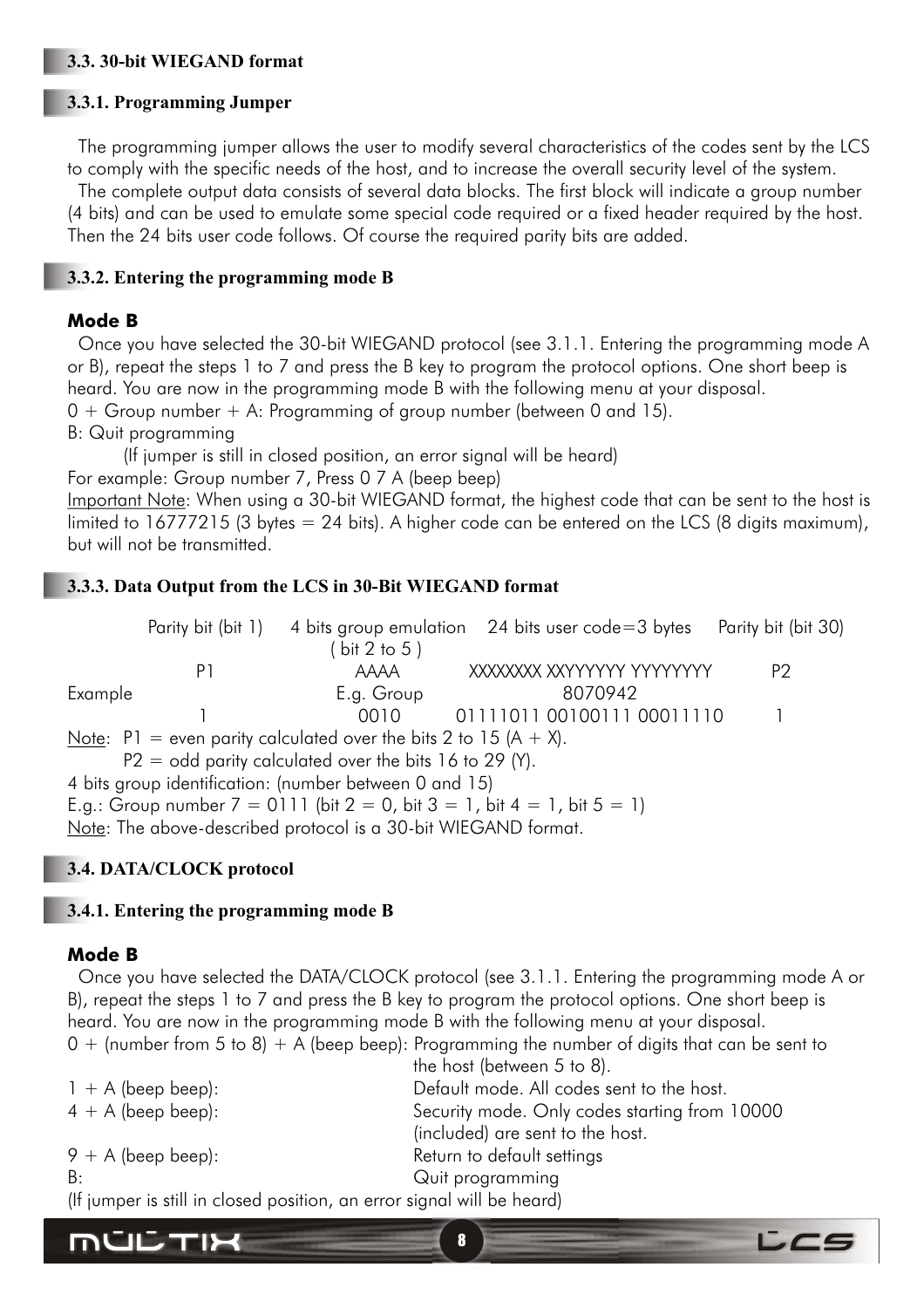In programming mode, if nothing is done for a period of 3 minutes, the LCS will automatically quit programming mode, unless the jumper is returned to its closed position. In such a case, an error signal will be heard and the LCS remains in programming mode.

# **3.4.2. Selecting the Maximum number of digits sent to the host**

In menu 0, the maximum code length (between 5 to 8 digits) sent to the master unit can be set. The set code length indicates the maximum number of digits that the sent codes can have.

Example: if you enter ["0" "6" "A"], this means that the user can form codes with a maximum of 6 digits ("A" key not included). So the codes 12A or 983A or 856374A are accepted, but codes, as 1234567A will be refused. If the user enters a code with 7 or more digits ("A" key not included), an error signal (beep … beep …beep) will be heard.

Note that shorter codes are completed with zeroes at the beginning to obtain the defined maximum code length (e.g.: when a code length of 6 digits is defined, the code "123" will be sent to the host system as "000123".)

In programming mode when Yellow LED is on, press  $0 + No$ . between 5 to  $8 + A$ . For example: Max code length  $=$  5 digits Press 0 5 A (beep beep)

# **3.4.3. Functioning in security mode**

 Once this mode is activated by menu 4, only the codes starting from 10000 (included) are sent to the host system. This function is set to avoid entering keypad codes, which are already taken by e.g. magstripe cards.

Example: If in the system's memory, a card is programmed with card code 12, a user forming the code "12A" will be seen by the system as that specific card and thus will be given access. To avoid these kinds of problems, the security mode can be activated on the keypad.

Note that when working in security mode, a user entering a code such as "12A" will hear the confirmation beep, but the code will not be sent to the host system. If he enters the code "10000A" or higher, he will hear the same confirmation beep, but this time the code will be sent to the host system. In programming mode (Yellow LED on): press 4 A (\*) to activate this security mode.

# **3.4.4. Return to default settings**

By using menu 9, the factory-set default settings are entered again into the LCS memory. Default settings are: 1. Default functioning mode activated (all codes sent to the host)

2. Max code length  $= 8$  digits

# **3.4.5. Description of the DATA/CLOCK protocol**

The complete data message consists of a start character (B hex). Then 8 data characters (4 bits  $+$  odd parity) are transmitted, followed by a stop character (F hex) and a LRC checksum character (4 bits XOR over all digits  $+$  odd parity on these 4 bits).

| Start sentinel |      |       | $+8$ digits code |       |          |          |       | $+$ End sentinel | $+$ LRC (XOR)                            |       |       |
|----------------|------|-------|------------------|-------|----------|----------|-------|------------------|------------------------------------------|-------|-------|
|                | 101P | xxxxP | ххххР            | ххххР | xxxxP    | xxxxP    | xxxxP | xxxxP            | xxxxP                                    | 1111P | yyyyP |
| Example:       |      |       |                  |       | $\Omega$ | $\Omega$ |       |                  |                                          |       |       |
|                | 1010 |       |                  |       |          |          |       |                  | 0000100001000010000100001101010100000010 | 11111 | 11010 |

Important Notes: LCS sends a first zero bit to indicate the presence of a code and allows the Host to synchronize with the incoming data bits.

Notes: Before the Start Sentinel signal, synchronization zero bit is sent from the reader to the Host.

- : 1 digit  $= 1$  character  $= 5$  bits.
- :  $P =$  odd parity calculated over the 4 leading bits of each digit.
- : XOR = logical operation calculated over the entire 10 digits, excluding the parity bit.
- : Characters are encoded with the least significant bit first.



9

LCS